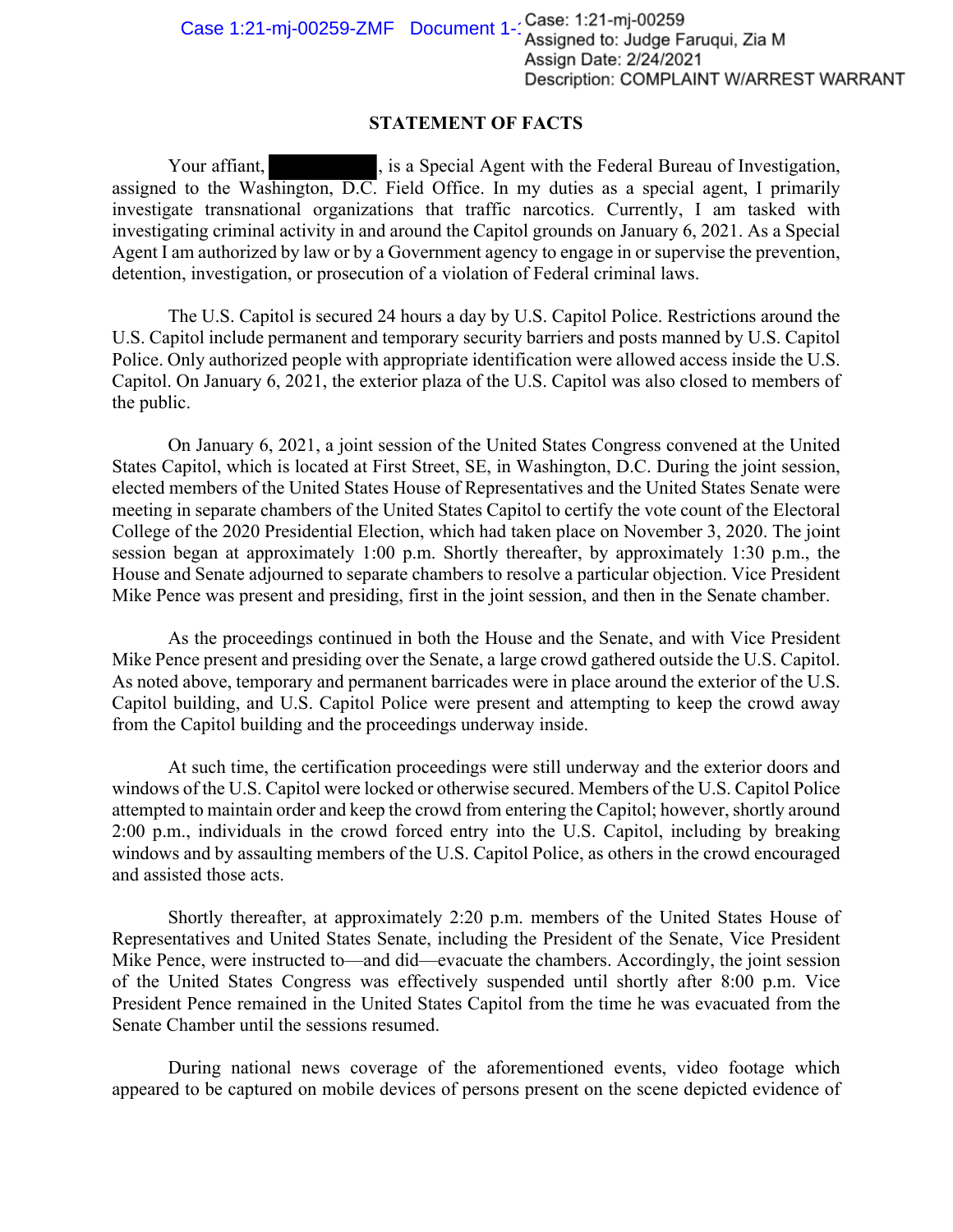## Case 1:21-mj-00259-ZMF Document 1-1 Filed 02/24/21 Page 2 of 5

violations of local and federal law, including scores of individuals inside the U.S. Capitol building without authority to be there, including Danielle Nicole Doyle, as described herein.

Following the aforementioned events at the U.S. Capitol, the FBI's Washington Field Office (WFO) received information about a subject who possibly entered the U.S. Capitol unlawfully on January 6, 2021. WFO requested that the FBI's field office in Oklahoma City speak with the individual who had provided the information (Witness 1).

On February 1, 2021, law enforcement interviewed Witness 1, who advised that Witness 1 had worked with Danielle Nicole Doyle, when they both worked for a professional sports team in Oklahoma City. Witness 1 advised that, following the events at the U.S. Capitol on January 6, 2021, Witness 1 received a photo and video aired by CNN via a friend. The video/photo was of individuals inside the U.S. Capitol during the breaching of the Capitol. Witness 1 identified Doyle as one of the individuals in the video/photo (as captured by the inserted oval below).



On February 1, 2021, law enforcement interviewed a second individual (Witness 2). Witness 2 advised that Witness 2 works for the same professional sports team in Oklahoma City and had previously worked with Danielle Nicole Doyle, when Doyle worked for the professional sports team. Witness 2 recalled that following the events at the U.S. Capitol on January 6, 2021, employees of the professional sports team circulated a video that CNN had aired. The video was of individuals inside the U.S. Capitol during the breaching of the Capitol. Witness 2 obtained a copy of the video and identified Doyle as one of the individuals in the video.

Your affiant has viewed the video in which Witnesses 1 and 2 identified Danielle Nicole Doyle as one of the individuals who entered the U.S. Capitol during the events of January 6, 2021. Your affiant has reviewed additional footage of these events, including surveillance video provided by the U.S. Capitol Police of the Capitol's interior. While reviewing the additional video – with footage from multiple locations inside the U.S. Capitol – your affiant observed the subject identified by Witnesses 1 and 2 as Doyle.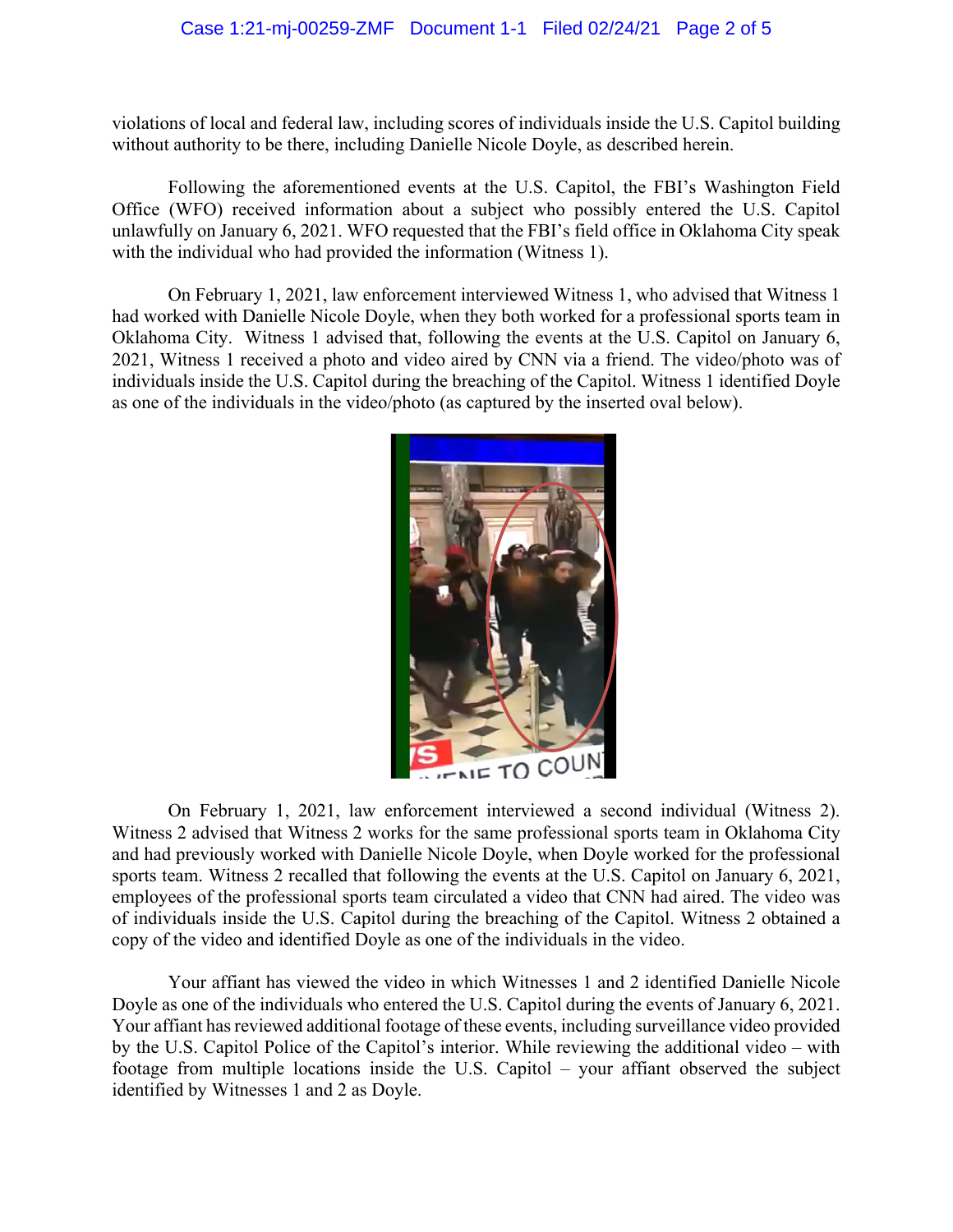## Case 1:21-mj-00259-ZMF Document 1-1 Filed 02/24/21 Page 3 of 5

Specifically, in one surveillance video, Doyle is observed climbing through a window from the outside into the interior of the U.S. Capitol building.



In another surveillance video, Doyle is recorded walking down an interior staircase of the Capitol building, known as the Supreme Court Chambers stairs, holding a cellphone in her right hand.

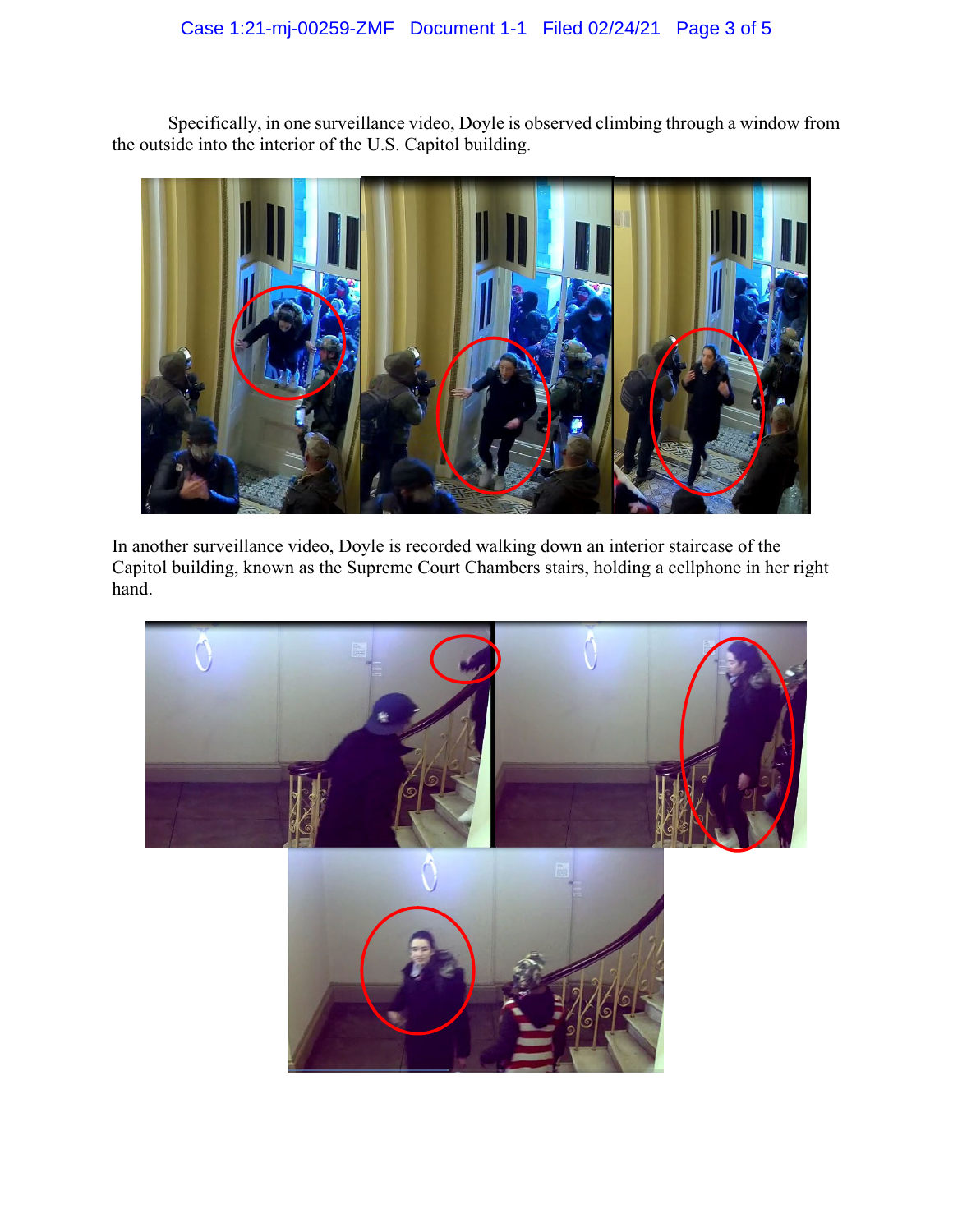

In another video, Doyle is recorded walking through the hallway in the Capitol building.

During the investigation, your affiant reviewed several videos from inside the interior of the Capitol building on January 6, 2021, that recorded the person identified by Witness #1 and Witness #2 as Danielle Doyle. Your affiant also obtained a copy of Danielle Nicole Doyle's Oklahoma driver's license that contained a photograph of Doyle. Your affiant compared the images from the Capitol videos and Doyle's Oklahoma driver's license photograph, and it appears visually to be the same person.

Based on the foregoing, your affiant submits that there is probable cause to believe that Danielle Nicole Doyle violated 18 U.S.C. § 1752(a)(1) and (2), which makes it a crime to (1) knowingly enter or remain in any restricted building or grounds without lawful authority to do; and (2) knowingly, and with intent to impede or disrupt the orderly conduct of Government business or official functions, engage in disorderly or disruptive conduct in, or within such proximity to, any restricted building or grounds when, or so that, such conduct, in fact, impedes or disrupts the orderly conduct of Government business or official functions; or attempts or conspires to do so. For purposes of Section 1752 of Title 18, a "restricted building" includes a posted, cordoned off, or otherwise restricted area of a building or grounds where the President or other person protected by the Secret Service, including the Vice President, is or will be temporarily visiting; or any building or grounds so restricted in conjunction with an event designated as a special event of national significance.

Your affiant submits there is also probable cause to believe that Danielle Nicole Doyle violated 40 U.S.C. § 5104 $(e)(2)(D)$  and  $(G)$ , which makes it a crime to willfully and knowingly (D) utter loud, threatening, or abusive language, or engage in disorderly or disruptive conduct, at any place in the Grounds or in any of the Capitol Buildings with the intent to impede, disrupt, or disturb the orderly conduct of a session of Congress or either House of Congress, or the orderly